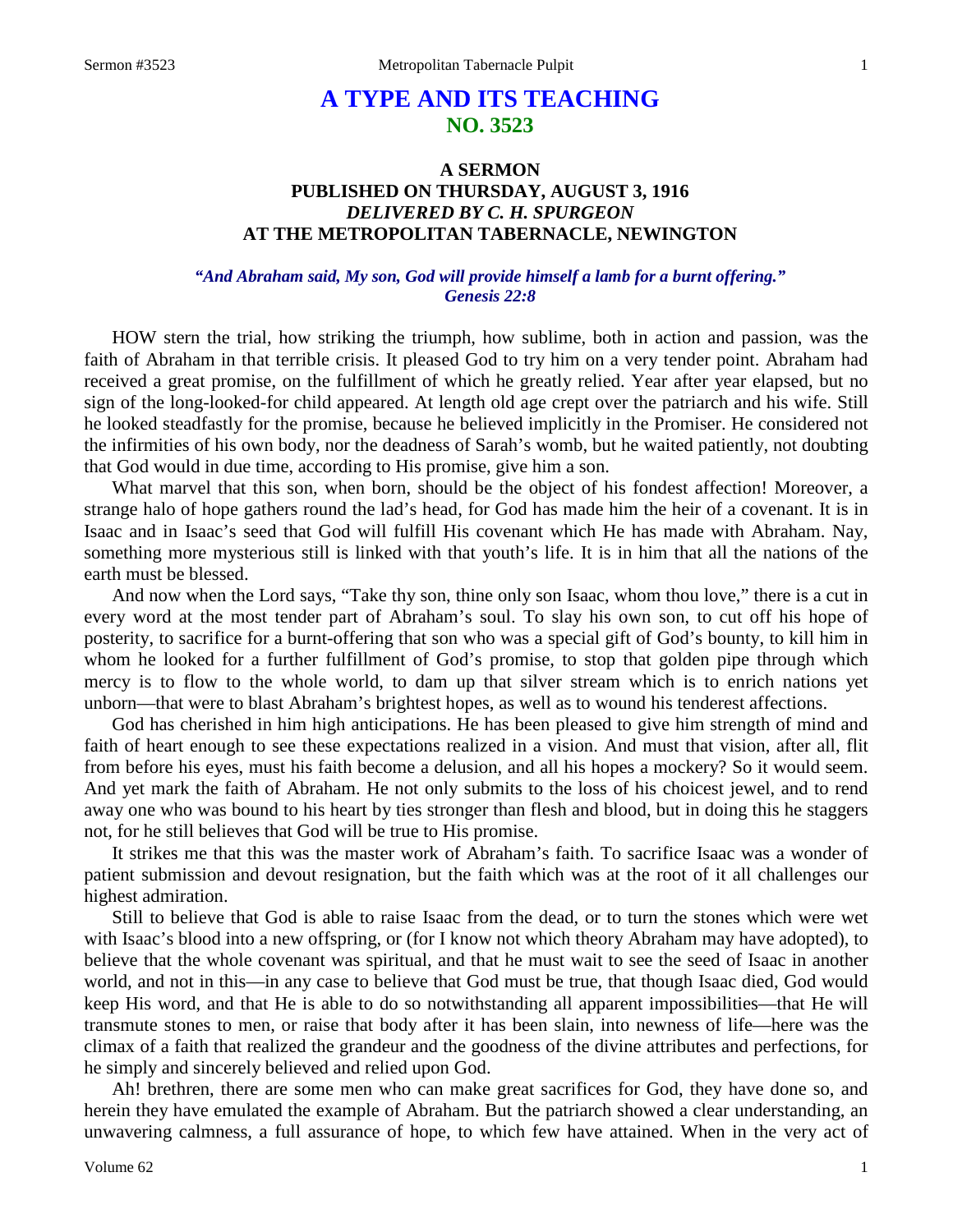presenting to God your sacrifice, can you account that you are losing nothing, but committing your treasure to His custody? Can you believe that the promise of God is not compromised by your parting with the earnest that gladdened your eyes? Has God given you a son, such a one as you can say of, "For this child I prayed"? Is he the pride of your life, and the joy of your life? Do you think of him as the solace of your age, and the perpetuator of your name in the world?

What now if God shall call you to devote him as a missionary? Could you readily comply? Would you count it all gain? Should you interpret it as a blighting of your own prospect, or as a blooming of God's purpose? Have you Abraham's faith? then let God be true, if heaven should reel and earth should rock. Though the sons of men pass away like shadows and death entomb us all, the counsel of God's heart shall stand, and His Word shall endure forever.

Stagger not, my friends, at the promise of God through unbelief. Be assured that whatever He has promised He is able to perform.

Such reflections, though prolific of instruction, I must not tarry to pursue. I rather want to impress the scene and interpret the sentence brought before us in our text.

The scene itself *suggests to us three pictures*. The first picture will naturally rise up in your imagination without my attempting any graphic description of it. The old man, a kind and doting father, bears in his hands a sharp knife, and hot blazing coals of fire.

The younger man, perhaps five and twenty—so Josephus thinks—possibly thirty-three years of age, and if so, very manifestly the type of Christ, who was about that age when He came to die, the young man comes toiling up the side of the hill, bearing a load of wood upon his back. He knows that that wood is destined to burn some victim, for his father carries the fire and the knife. He understands that they are about to worship God yonder in the most solemn manner by a sacrifice of blood. On the way he puts but one question, marveling where the victim can be. He sees the fire and the wood, but where is the lamb? saith he. Abraham tells him, with a bursting heart, that—

**I.** GOD WILL PROVIDE HIMSELF A LAMB.

Little did Isaac think that he was to be that lamb! They come to the spot. No doubt Abraham there tells Isaac what God had bidden him do. The young man is strong, the old man has lost some of his youthful vigor. If that young man chose to struggle, the intent would be frustrated. But he, like his father, is ready to say to that sovereign command of God, "Here I am." He suffers himself to be bound by his aged sire, nay, helps to put himself upon the altar, and there he lies, a willing victim, cheerfully consenting to be bound, willing there and then to die at God's command.

Here you have *a picture of the Almighty One,* whom we every day address as, "Our Father, who art in heaven." You see His son, His only Son, whom He loves, His Isaac, who has filled His heart with gladness. He bears upon his back the load of wood—the cross, nay, heavier than the cross is the load which the antitype of Isaac, our blessed Jesus, bears—the sin of all His people lay heavy upon His shoulders. He turns upwards to the hill of Calvary, and there, in that thick darkness, through which no human eye could peer, however much it might desire it, God the eternal Father binds His Son. He cheerfully submits Himself to be fastened to the tree. The Omnipotent hand unsheathes the knife to slay His Son, and draws not back, but in sovereign vengeance slays Him. That picture of Abraham with the knife in his hand, about to execute Isaac, presents to you a picture of the God of gods about to smite His only begotten Son upon Mount Calvary.

Beloved, the one point on which I wish to concentrate your attention is *the emotion of the Father*. Oh! what grief, what love, what pity! What stern resolve and strong affections must have striven together in Abraham's bosom!

We read in ancient story of a father whose two sons were taken prisoners, they were both condemned to die. The old man appeared on the scene to offer up his life—all that he had to offer—and to die himself, if his sons' lives might be spared. For some reason the soldiers, melting to pity, went as far as they could, and told him he might have whichever of his sons he chose to be spared for the ransom. He looked first at one, and then at the other. He would fain say, "Spare that one," but then they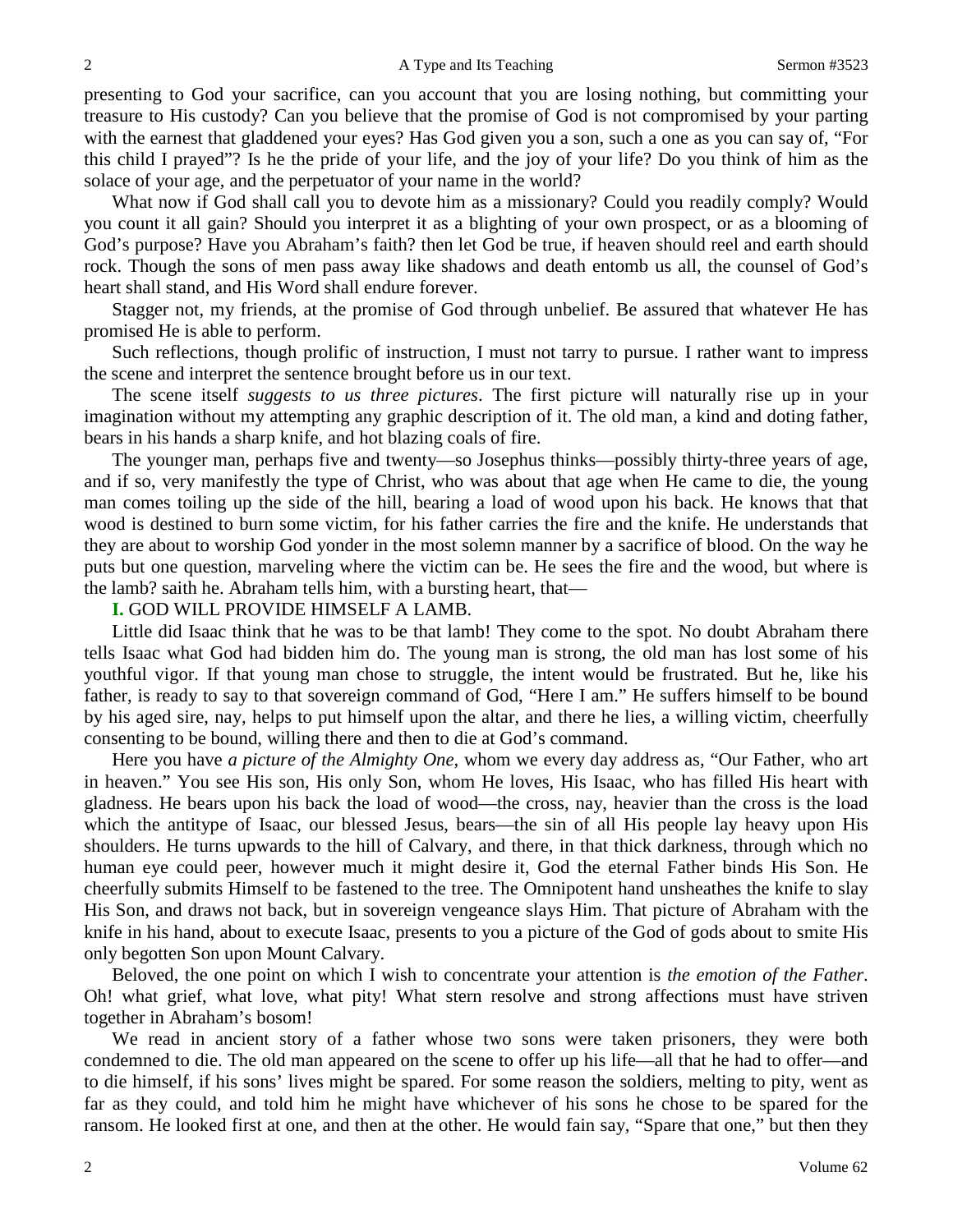would put the other to death, and he would fain say, "Spare this one," but then the other must die. And so the old man alternated between one and the other, undecided which should be released, till both were slain.

History tells us of another case at the siege of Benda. A German nobleman, seeing a young man charging the hosts of the besiegers, remarked to those who stood by how valiantly he was fighting, he felt that a hero was in the camp. The enemy gathered so thickly round the warrior that at length he fell. "Give that young man a public funeral," said the nobleman. His counsel was accepted, a charge was made, the body was rescued.

But judge his surprise as he looked down upon the face of the young man and perceived it was his only son. He stood aghast for a moment, no tears could he shed, his eyes were as though they would start from the sockets, he seemed transfixed, he fell backward, his heart was broken, his soul had taken its flight. Such a surprise, such a sorrow, such a sense of the loss he had sustained overwhelmed him.

In neither of these cases had the father any hand in the death of his child. The parent in each instance was passive. Here, however, the knife must be handled by none other than the sire, and plunged into the vitals of his son. Oh! Abraham. Ah! Isaac. The tale of your trial makes my nerves tingle. But who of all the heavenly host, what angel near the throne can tell of the Eternal Father, how His heart was moved, how His bowels yearned! Do I speak after the manner of men, how else can I speak?

Reprove me when you can believe in a God who has no feelings, no emotions, no affections, no life, no love. Hardly could I subscribe to the dictum of theologians who pronounce God incapable of suffering. Surely He is capable of anything. He is sovereign of all senses and sacred sensibilities. His benignant tender Fatherhood is as clear to my faith as His eternal power and Godhead. How, then, can I conceive of His putting His own Son to death without a grief that I must defer to as possible, because I cannot describe it as actual?

If we may not liken ourselves to God, yet may God liken Himself to us. This He has done, else had we not known Him. Can you smite your own child without feeling more anguish than you inflict? Solomon says, "Spare not for his crying," but it is hard to keep Solomon's advice, for the crying of your child makes you weep more than he does. Yet, behold how God, full of love, His very name being Love, smites even to the death His Only Begotten, till that darling cries out, "My God, my God, why hast thou forsaken me?" And this was done out of love to us. "He that spared not his own Son, but delivered him up for us all, how shall he not with him also freely give us all things?"

Oh! what love! His love is an indefinite quantity. It is expressed by an indefinite word—so! "God *so* loved the world that he gave his only begotten Son, that whosoever believeth in him might not perish, but have everlasting life." What measure or gauge can compass that wonderful affirmation—He so loved? Rude as my sketch may be, royal indeed is the scene. Let it be vividly portrayed on the tablet of your memories. Let its gracious effect diffuse itself over your hearts. Oh! for such love as angels cannot know, let us reciprocate with a love intense and vehement that inflames our whole heart—

#### *"Had we a thousand hearts to give, Lord, they should all be Thine."*

Even now, with adoring gratitude, offer your homage to the Father, who gives His Son, and to that Son, who cheerfully submits to plead by the altar for our sins.

A second picture rises to our view. You will remember that our Lord Jesus once said, "Abraham saw my day." When did he see it? Why, I think it must have been on this occasion. The venerable patriarch certainly had in his son Isaac—

#### **II.** A VIVID PICTURE OF THE SON OF GOD.

When you see that his hand is stayed, you perceive at once that the portrait is not complete. A ram is caught in the thicket, this ram is caught, laid hold on, dragged out, and put into the place of Isaac. So far the delineation is accurate, for the ram dies, it is really slain, even as Christ was sacrificed for us. But the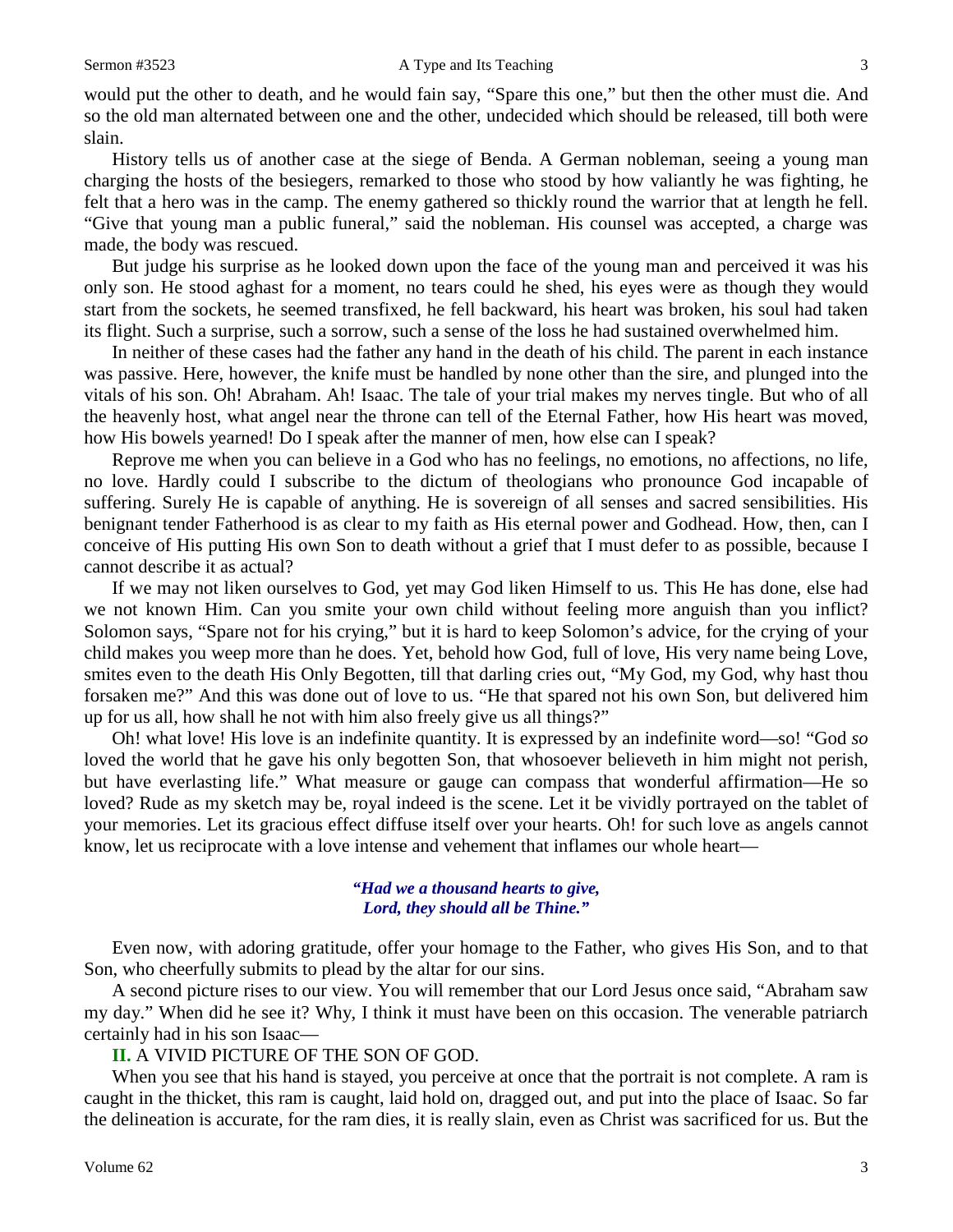vision changes its form. Isaac goes free, not so the ram. Isaac's blood still flows in his veins, not so that of the poor ram, the knife sternly severs his arteries, and the blood flows out. There he is laid upon the wood, which forthwith begins to glow and smoke for a burnt offering. Isaac gazes on himself in a burning figure, he owes his life to the victim that was presented as a substitute.

Look earnestly, gaze intently, linger fondly on the picture, for it represents your own salvation. Let us take the place of Isaac, it is ours. We are children according to promise. If we, beloved, have "fled for refuge to the hope set before us," we are saved. How we are saved you know. Because our Lord Jesus Christ, the ram of God's burnt offering, did burn upon the altar for us, we are spared. It would baffle me to tell how Isaac felt when cords were unbound, and he saw how narrowly he had escaped from death. Nor can I tell you how I felt when standing at the foot of the cross.

> *"I beheld the flowing Of my dear Redeemer's blood With assurance, knowing He had made my peace with God."*

How can you perish, believer, now that Christ has died for you? There is not a cord on Isaac as you see him now, he is free. So are you, my friend, there are no bonds on you. Most gratefully can you cry with David, "I am thy servant; and the son of thine handmaid; thou hast loosed my bonds." As you gather round the Lord's table, do let the thought of substitution be fresh in your mind. He bore, that we might never bear the divine wrath, He drank the cup, even to its dregs, that we might never drink a drop of it, in short, He suffered hell's torments for us, that we might never enter its gates.

My hearers, did Christ thus suffer for you? Yes, surely, if so be you are believing and depending upon Him, then He was your true and proper substitute. Or if in His life you have no interest, then in His death you have no redemption, and His blood shall never save you, alas! alas! you must perish in your sins.

Pass from that scene, inspect it more narrowly, more privately another time. Let me now unveil to you another picture. Behold the aged parent, with glistening eye and placid brow, receiving his son, as it were, alive from the dead, when the angel stayed his hand. How joyously he cuts those cords, how they seem to leap together! I think I see them going homeward down the side of the hill to the tent where Sarah was. With what elastic step, with what grateful emotion, with what heartfelt joy they journey! And of what is this an emblem? Why of—

**III.** THE RESURRECTION OF CHRIST JESUS, and in that of the resurrection of every believer.

The apostle Paul says that, "Abraham received Isaac from the dead in a figure." Now our covenant God and Father has received His Only Begotten from the dead, not merely in figure, but in reality. The morning has broken, the sun has risen on the third day. He cannot be holden by the bonds of death any longer. He snaps them asunder, and in beauty incomparable, the once slain Savior arises from His sleep refreshed. The stone had been rolled away aforetime by the angel. He passes out, and the watchmen, in terror, fall on their faces frightened. He manifests Himself to Mary, and then to His disciples afterwards, saying, "Peace be unto you," and in due time He ascends up to the right hand of the Majesty in heaven. Angel hosts escort Him with trumpets' joyful sound.

> *"They bring His chariot from on high, To bear Him to His throne; Clap their triumphant wings, and cry, 'The glorious work is done.'"*

Oh! ye saints, celebrate the triumph afresh. Your Lord and Savior is risen and ascended. Isaac is not dead. He, in whom all nations of the earth shall be blessed, lives, forever lives. In Him, the child of promise, the seed of the woman, are you now a heritor of the blessing if you believe. In Him shall you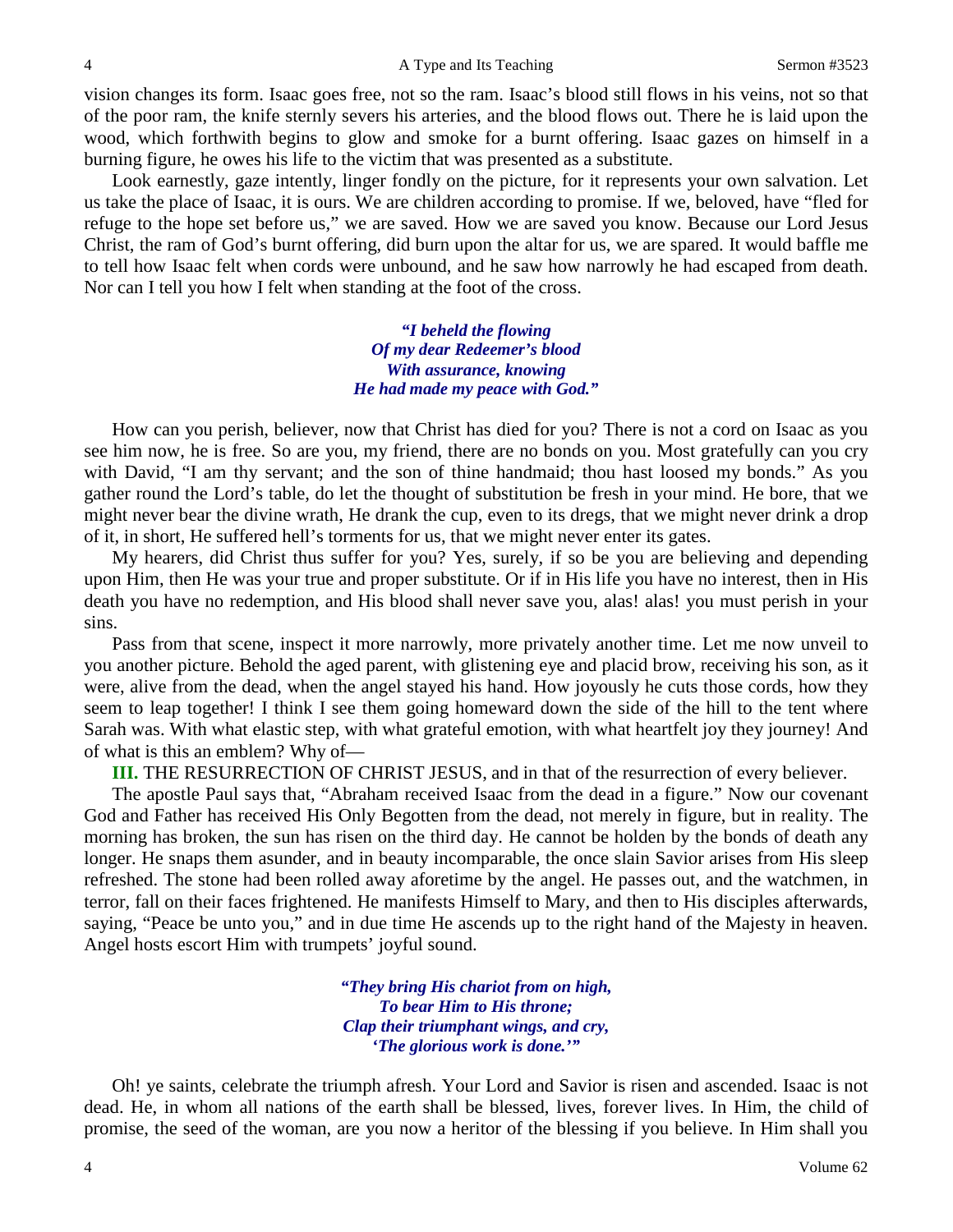rise again. Though your flesh shall see corruption, you shall burst the bonds of death, and because He lives, you shall live also.

> *"Nor doth it yet appear How great thou shalt be made, Yet when thou seest thy Savior here, Thou shalt be like thy Head."*

Have these pictures impressed your minds? May the meditation they excite prove instructive to you! But lend me your ears while I proceed to commend to you the sweet prophetic words of Abraham.

The name of the Lord—that particular name, JEHOVAH-JIREH—has been the comfort of many an indigent believer, and sustained him under great difficulty. Sometimes it has been to him like the cake baked upon the coals, of which Elias partook when he journeyed for forty days. Oh! how graciously God has provided Himself a burnt offering, the choicest substitute for the most undeserving criminal.

Lies there a wretch in Newgate, for whom a royal scion would stand surety? No novelist would broach such a fiction. "Scarcely for a righteous man will one die; peradventure for a good man one might even dare to die; but God commendeth his love toward us, in that, while we were yet sinners, Christ died for the ungodly." If every one of us had been left to endure the penalty of our own transgressions, had no substitute been found to bear our sins, God would have been unimpeachably just and infinitely glorious.

The voice of our torments would have only been a deep bass note to tell out to the universe the terrible justice of the Most High. It could not have impeached His mercy. To find a substitute was an act of gratuitous, undeserved grace. Such provision was not only undeserved, but it was most unexpected.

What amazement must have wrapped the sky when celestial creatures heard that a substitute for man was found! Where? Among angels, principalities, or powers? No, but at God's right hand. The co-equal Son Himself becomes the substitute for rebel man. Nor less in dignity than the brightness of the Father's glory, and the express image of His Person, is He who takes upon Himself flesh and blood, and subjects Himself to our infirmities, that He Himself may bear our sins in His own body on the tree.

Are we indifferent, or are we incredulous, or what manner of men are we that one can talk and another can listen to so startling a fact, to so astounding a revelation without a thrilling emotion, a faltering tongue and tingling ears? Throughout eternity this will be a ceaseless wonder in heaven, that the Creator should stoop to bear the creature's sin will never cease to be a mystery of mercy that challenges endless admiration.

God did indeed provide such a provision as makes His providence startling! What a Gospel it is! Great God, will You redeem sinners at such a cost, at no less price than blood—and that the blood of Immanuel? And is it so that JEHOVAH must veil Himself in human flesh? Must the Infinite become an infant? Must the Omnipotent hang on a woman's breast? Must the eternal self-existent God breathe out an expiring life in ignominy and torture? Must all this be experienced by the Man who is JEHOVAH'S fellow? Yes. Manhood comes into such union with Deity that we cannot divide the two. There is one God and one Mediator between God and men, the Man, Christ Jesus.

Oh! what a step was this—from the highest throne of glory to the cross of deepest woe! Well did an apostle say, "Ye were not redeemed with corruptible things, such as silver and gold, but with the precious blood of Christ." Silver and gold! what are they in comparison with this costly sacrifice? The merest tinsel, the sweepings of dross, not worthy to be thought of in the same minute as the precious blood of Christ, as of a Lamb without blemish and without spot.

St. Augustine somewhere holds a kind of controversy with himself as to whether Christ shall die or not. As if he said, "Yes, let the sinner live, but Christ must die. No, He must not die, He is far too good, too great to die, then let the creature die. Nay, but we cannot let the creature perish, God's mercy would prevent that. Then He must die." Then he seems to say, "No, the price is too great. Sooner let them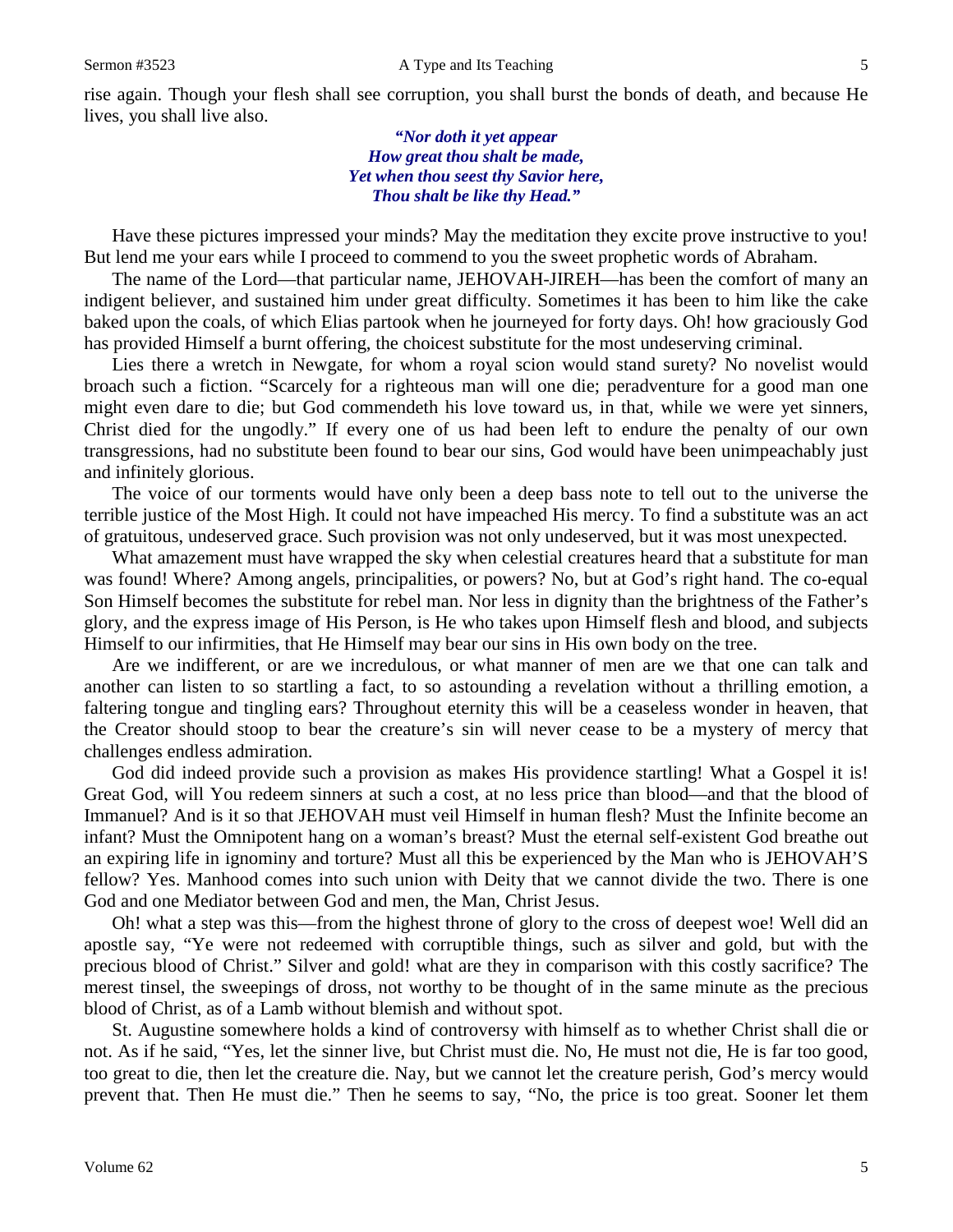perish than buy them at such a price. A company of worms redeemed by the blood of the Son of God! The price is too high, yet God paid it. Oh! let us love and bless His name!"

Though it was so costly a provision, it was the most suitable that could be devised! Who else could have borne our sins but God? No mere man could possibly have stood as the substitute for millions of the human race. He might, if innocent himself, suffer for one, and so save one, but unless Deity should lend its unutterable perfections, it was not possible for human nature to sustain the weight of human guilt. But now by the suffering of a man the law is vindicated and honored, by the personal interposition of God, sacred validity and sovereign efficacy are imparted to the great work He has achieved.

And oh! what an effectual provision it is! For the blood of Christ has saved, does save, and will save millions of souls. Whatever else may be a myth, the atonement is a veritable fact. Whatever empty rites and worthless pretensions may be foisted on credulous men and silly women, you cannot exaggerate the power of the blood of Christ.

Come hither, come hither, ye blackest, foulest, vilest of mankind, try it, and see if the crimson streams do not wash your crimson stains, and make you white as snow. Come hither, ye old transgressors, steeped in infamy, quivering on the brink of hell, see if the drops of this blessed stream cannot cool your fevered brow, and give your troubled conscience rest. Come hither, ye distracted maniacs, who would fain lay suicidal hands upon yourselves, and rush blood-red into your Maker's awful presence, and see if, bowing down before that awful cross, you do not hear a voice that says, "Peace be still. Go thy way; thy sins, which are many, are forgiven thee."

Yes, there is life in a look at the Crucified One. None shall ever look to Him in vain. Millions of spirits around the throne rejoice in the efficacy of God's provision. JEHOVAH-JIREH is extolled today in matchless songs of human praise around the starry throne, and here on earth we repeat their strains with glad accord.

> *"Dear, dying Lamb, Thy precious blood Shall never lose its power, Till all the ransom'd Church of God Be saved to sin no more."*

And then, once more, it is an ample provision. God has provided a ram for a burnt offering, and there is enough efficacy in that sacrifice for all that seek the ransom it supplies. I do not preach a stinted salvation, blessed be God. I have seen in my soul the vision that Zachariah saw. He saw a young man, with a measuring line in his hand. "Whither goest thou?" said he. "To take the dimensions of Jerusalem," he replied, "to record the breadth and the length thereof." "Run, speak to this young man," said the angel, "measure not the city; Jerusalem shall be inhabited as towns without walls for the multitudes of men therein."

Some people have a strange disposition to use the measuring line, and count the population, and number the souls that are saved by the precious blood of Jesus. Their estimate is commonly limited to a very few. Let us not measure it, for we know not what countless multitudes will be given to Christ for the travail of His soul. A multitude that no man can number has gathered already, on the way there is a host, defying human arithmetic, that will lie marshaled there, and still they muster day by day.

O beloved, this one thing we know, without entering into any vexed questions of particular redemption or general redemption, there is enough in Christ for every sinner that desires salvation, and comes and puts his trust in the Savior, enough to cleanse the vilest sin that ever disgraced humanity, enough to wash you white, though you are ever so begrimed, it is provision for the sins of all ages, of all ranks, of all conditions.

The harlot, cleansed here, becomes chaste, and sings with Rahab, the new song. The thief, washed here, becomes forgiven, and is accepted in the Beloved. If you are the most abandoned of sinners, and have strolled in here to gratify curiosity or to idle away an hour, let me tell you that He who died, the just for the unjust, ever lives, He is mighty to save. Rest on Jesus, there is provision here to save you,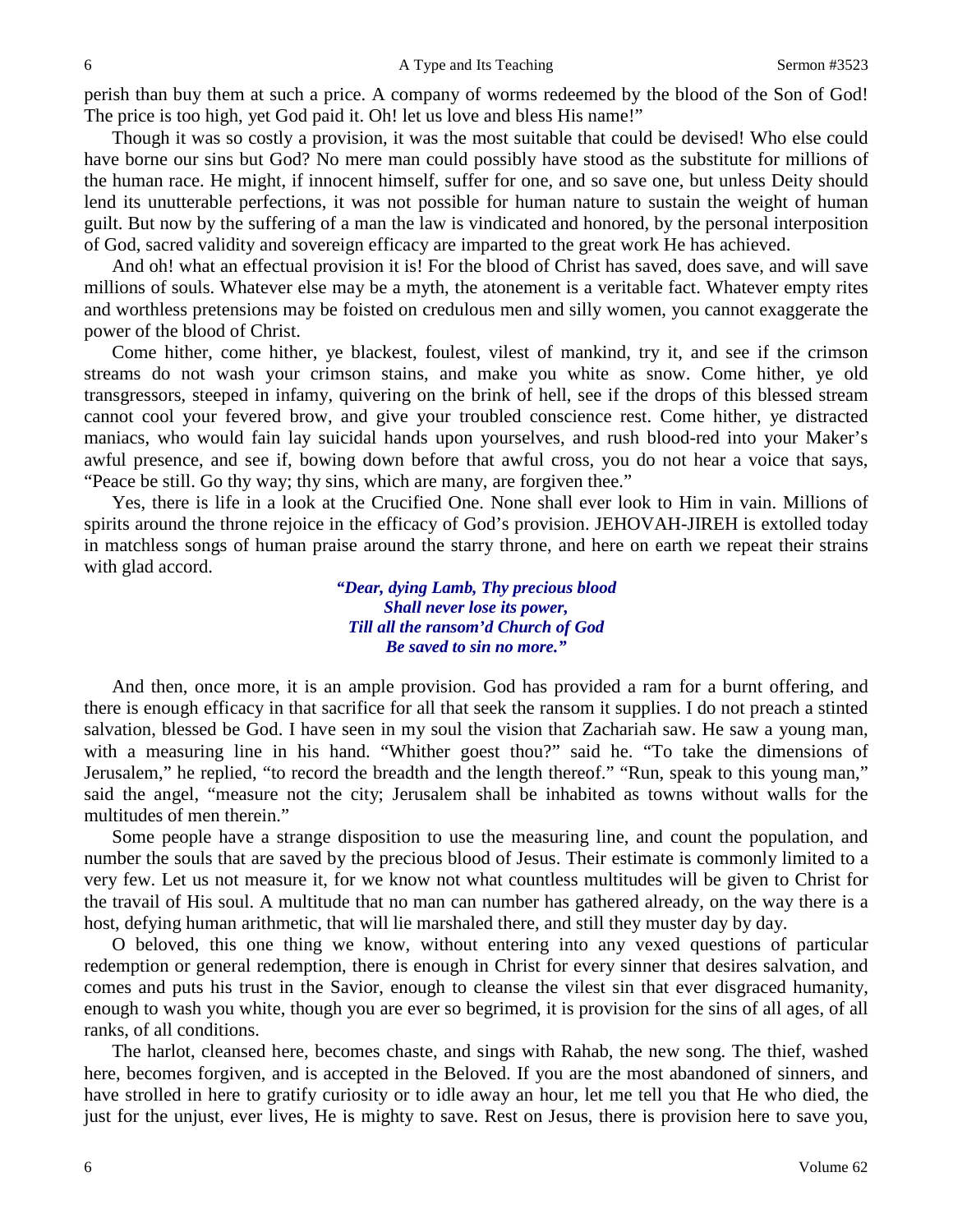with His infinite foreknowledge He has foreseen your case. You shall never find a case too hard for the Master, no sin too heinous for Him to forgive, no circumstance so extravagant in its guilt as to go beyond the grace and the generosity which are treasured up in Christ Jesus, and the goodness and virtue flowing from His wounds.

I have painted the pictures, I have proclaimed the purpose, let me conclude with—

**IV.** A POINTED QUESTION.

Since God has provided so great a sacrifice, has He provided it for me? Am I a participator in the blood of Christ? To how many thousands of you do I speak? Do let each one put the question to himself. My weak voice will soon exhaust its emphasis. Is there no echo in your conscience? What I say may drop from your memories. Let every soul among you earnestly inquire, "Have I Christ?" Give yourself a candid reply concerning yourself. Do you put your trust in Him?

I do not ask you what possessions you can boast. The poor are very welcome in God's house. I do not ask you what reputation you have. The wise are not elected for their wisdom with God, the foolish and the base are not rejected for their worthlessness. What I do ask is this, "Have you Christ for your portion?"

Remember, soul, that whosoever believes in Jesus receives Him as God's gift to his soul. Trust Christ, and He is yours. Fall flat upon your face upon the promises of God in Christ. Have done with all the props on which you were wont to lean, with all the pleas on which you were wont to rely, with all the works of which you were wont to boast. Go as you are to Christ, trust Him. To Him the Spirit of God leads every earnest, anxious seeker. If you trust Him, heaven and earth may pass away, but the promise of your salvation shall not fail. You shall be His in life, in death, in judgment, and all eternity, safe from hell, secure of heaven.

What though you struggle with all your natural feelings as Abraham did? The more simple your faith, the more signal will be your triumph. Believe in the dark, and you shall soon come into the light. Immediately you believe, there are signs following. Venture today to lay your hands upon that dear head of the victim Lamb, and tomorrow I will summon you as witnesses who can testify to others that there is joy and peace in believing. "He will deliver thy soul from going down into the pit, and thy life shall see the light. Lo! all these things worketh God oftentimes with man, to bring his soul back from the pit to be enlightened with the light of the living!" May this be yours! Amen.

## **EXPOSITION BY C. H. SPURGEON**

## *HOSEA 11*

### **1.** *When Israel was a child, then I loved him, and called my son out of Egypt.*

God remembers what He did for us when we were young, and sin against Him is much aggravated by His long kindness to us. He brings this up against His rebellious people, "When Israel was a child, then I loved him." Some of you may remember your childhood with deep regret—when you used to sing your hymn, and bow your knees on your mother's lap. Times have greatly changed since then, but God remembers them.

**2.** *As they called them, so they went from them: they sacrificed unto Baalim, and burned incense to graven images.*

These people only had to be called away, and away they went. There are some of that sort. You have only to beckon them anywhere. Like a dog that is whistled to, they will follow anybody's call. They leave God for anything, for nothing. These people went and forgot the true God, and burnt incense to graven images.

**3.** *I taught Ephraim also to go, taking them by their arms; but they knew not that I healed them.*

God describes Himself as acting like a nurse that holds a child up by its arms and teaches it its first steps. Yet they did not know what God was doing for them. God has done great things for many of us,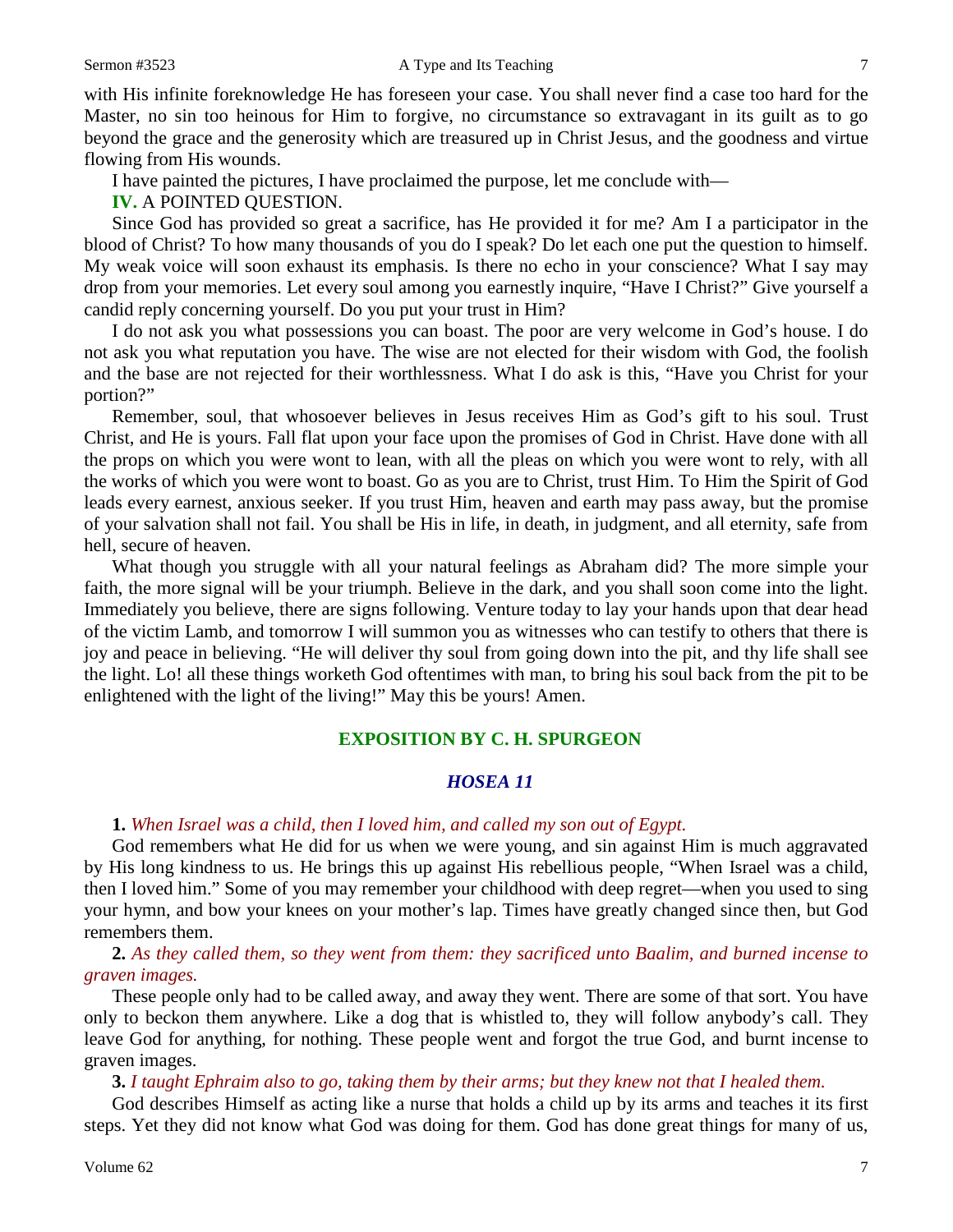and perhaps we have never recognized His command. Years of mercy, and yet never a day of gratitude. It is sad that it should be so.

**4.** *I drew them with cords of a man, with bands of love: and I was to them as they that take off the yoke on their jaws, and I laid meat unto them.*

As the good husbandman, when the oxen come to the end of the field, takes off the yoke and puts on the nosebag, so has God often done with us in the day of our trouble. He has unyoked us, and He has relieved our wants, and fed us. Yet we have forgotten Him.

**5-6.** *He shall not return into the land of Egypt, but the Assyrian shall be his king, because they refused to return. And the sword shall abide on his cities, and shall consume his branches, and devour them, because of their own counsels.*

When men will have their own way, God sometimes lets them have their way, and that turns out to be the most unhappy thing that can be. They make a rod for their own backs. They pile the kindling for their own burning. It is a great pity that it should be so, but often and often have we seen it.

**7.** *And my people are bent to backsliding from me: though they called them to the most High, none at all would exalt him.*

There is a propensity in the human heart to go away from God—even in the hearts of God's own people. Oh! how sad it is that, though often called to God by the voice of providence, and by the call of His Word, yet none at all would exalt Him!

**8.** *How shall I give thee up, Ephraim? how shall I deliver thee, Israel? how shall I make thee as Admah? how shall I set thee as Zeboim? mine heart is turned within me, my repentings are kindled together.*

God represents Himself as holding a controversy within Himself, "These people I must punish. These people I love. I shall have to give them up. I cannot give them up." Justice debating with mercy, and mercy triumphant over justice.

**9.** *I will not execute the fierceness of mine anger, I will not return to destroy Ephraim: for I am God, and not man; the Holy One in the midst of thee: and I will not enter into the city.*

Remember that when God entered into Sodom and saw its sin, then He destroyed it, but He determines to have pity upon Samaria, and not to enter into it lest, seeing it, He should feel compelled to destroy it.

**10.** *They shall walk after the LORD: he shall roar like a lion:*

If God can make His people follow Him when He roars like a lion, how we ought to follow Him, who is the Lamb of God, that takes our sins upon Him!

**10.** *When he shall roar, then the children shall tremble from the west.*

When God puts on the lion's form, and His grave, majestic voice is heard, full of thundering threatenings, then men are constrained and tremble.

**11.** *They shall tremble as a bird out of Egypt, and as a dove out of the land of Assyria:*

They shall come on hasty wings, trembling along, to find a shelter.

**11-12.** *And I will place them in their houses, saith the LORD. Ephraim compasseth me about with lies, and the house of Israel with deceit:*

It is a dreadful thing when men go to God, and as it were, make a ring round about Him, and compass Him about with falsehood and with lies. Many profess to worship God when they are not worshipping at all. Their bodies are in the assembly of the saints, but their minds are far away.

**12.** *But Judah yet ruleth with God, and is faithful with the saints.*

And it was to the honor of Judah that it was so. When others are false, then is the time for God's servants to be true. If you held your tongue before, speak out for truth and God in the day when God is compassed about with deceit.